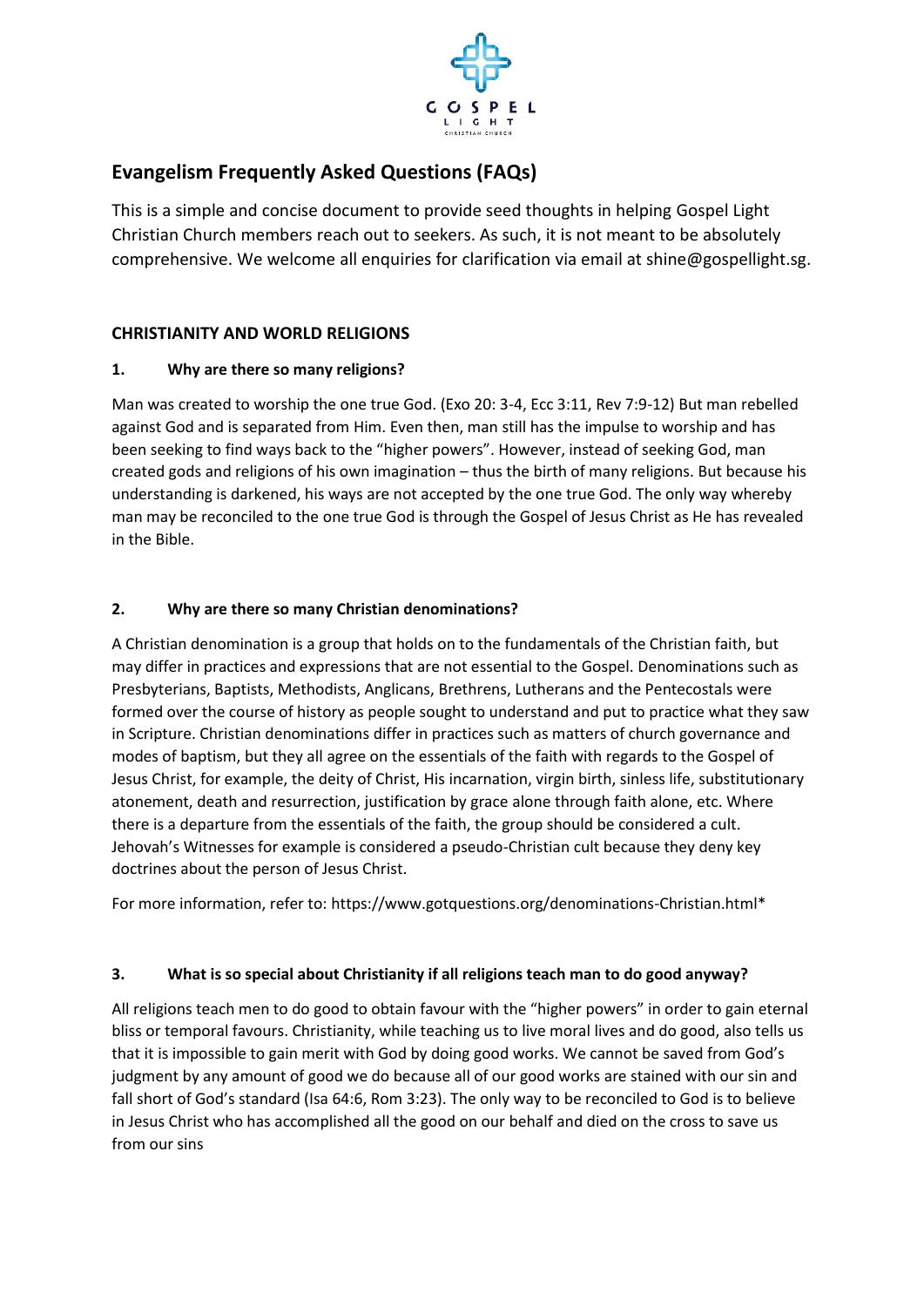### **4. Is Christianity a Western religion?**

Christianity is not an ethnic religion as if its God is a god of the West and there is another god for the East. Neither did it originate in the West as though the West created it. Christianity came from God, who created the whole world and all mankind. Hence it is a religion for everyone regardless of nationality or ethnicity. However, working through time and space, God gave His Word through the Jews of the Old Testament in the Middle East, sent His Son Jesus Christ to live among them, and allowed His Gospel to spread throughout the known world in the New Testament, and then to the West which then brought it to us here in Singapore. So while that may give the impression that Christianity is a Western religion, it is actually a religion for the whole world from the very beginning, in order that anyone in any part of the world who believes the Gospel may be saved through Jesus Christ (Joh 3:16).

#### **5. If I believe in Jesus Christ, will all my former gods be angry with me and cause harm to me?**

The Bible firmly states that there is only one true God (Deu 6:4) and that all other "gods" are false gods and not gods at all (1Co 8:4-6). However the Bible also speaks of demons that are opposed to us believing in Jesus Christ and who will do what they can to stop that from happening. Thankfully when we believe in Christ, God the Holy Spirit comes to live in us, and He is greater than these demonic forces (1Jo 4:4). On the other hand, those who do not believe in Jesus will face the certain wrath of the one true God (John 3:18) and be punished in everlasting Hell for their sins (Rev 21:8).

### **SIN**

### **1. Where did sin come from?**

Sin is a rejection of God and His ways whether by passive disobedience or active rebellion. God did not create sin (Jas 1:14-15). It was first "found" in Lucifer (Satan) (Eze 28:15) who became proud and wanted to be like God (Isa 14:12-14). He then led a host of angels to rebel against God (Rev 12:4, 9). This is the origin of sin. Following his fall, Satan proceeded to tempt Adam and Eve into sin by disobeying God's command to not eat the fruit of the Tree of Knowledge of Good and Evil (Gen 3), and because of the sin of humanity's first parents, death and sin was passed on to all their descendents and all men since then with the exception of Jesus Christ was born sinful (Rom 5:12, Psa 51:5). Because we are all born with a sinful nature, we all have the tendency to sin.

# **2. Why did God allow sin?**

God created man to love and honour Himself. However, in order for man to love God, man needs to be able to exercise his free will and choose for himself to love God. This has to be done without coercion or compulsion. Just as an earthly father cannot coerce a child to love him, God cannot coerce man to love Him because a love that is coerced is not true. So God allows man to choose whether to love and honour God or reject Him. To reject God is sin (Jer 5:23).

# **3. Why do I need God when I'm good?**

There is no one who is good enough before God (Ecc 7:20). When we compare ourselves to another person, especially one who has committed many evil deeds, we may appear to be good or at least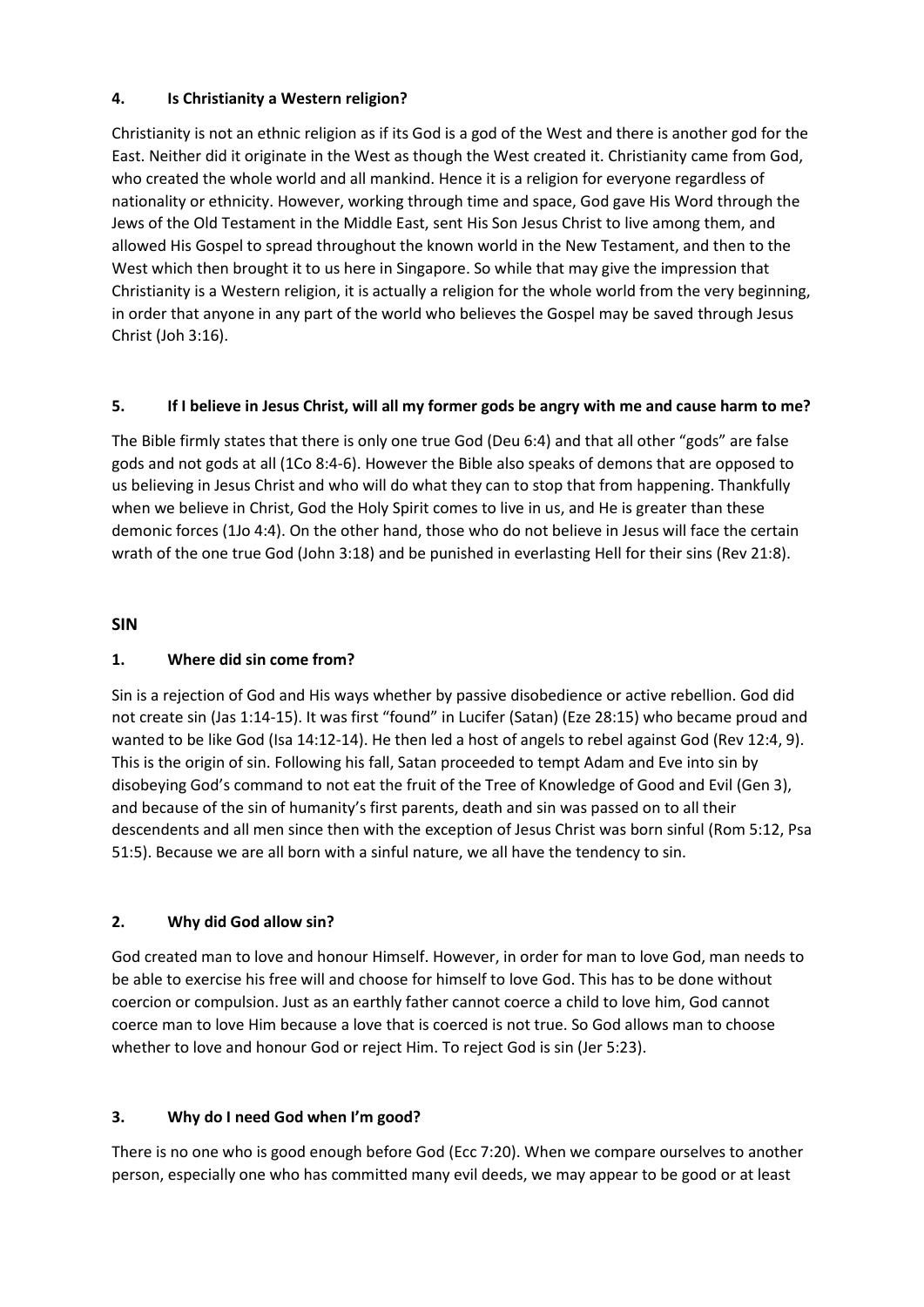better than them. However, before a perfect and holy God, our righteousness or good deeds are like "filthy rags" (Isa 64:6). The Bible tells us that all humans have sinned and fallen short of the glory of God (Rom 3:23). The reality is that no man is righteous (Rom 3:10-11).

# **JESUS**

### **1. Is Jesus God?**

The New Testament presents Jesus as God in several ways and provides proofs:

- He is called God (Mat 1:23, Joh 1:1, 14, Joh 20:28, Act 20:28, Tit 2:13, Heb 1:8)
- He is worshipped as God (Mat 2:11, 14:33, 28:9, 17, Luk 24:52, Joh 9:38)
- He exercised the powers of God, such as raising the dead (Joh 5:21, 11:38-44), creating and sustaining all things (Joh 1:2, Col 1:16-17) and forgiving sins (Mar 2:5-7, c/f Isa 43:25)
- He made claims that He is equal with God (Joh 10:30-33, Joh 5:18, Joh 8:58)
- He rose from the dead (Rom 1:4)
- The New Testament epistles also teach that Jesus is God (Phi 2:6, Col 1:15, Heb 1:8)

#### **2. Did Jesus rise from the dead?**

Jesus' resurrection from the dead is recorded in the Bible in Matthew 28, Mark 16, Luke 24 and John 20. There are also several recorded occasions of his post-resurrection appearances. On one occasion, He was seen alive by over 500 people at the same time (1Co 15:6). His enemies did not deny the empty tomb and could not produce a body, so they concocted a story to say His disciples stole the body and lied that Jesus had risen from the dead (Mat 28:11-15). Both Paul and John saw the resurrected Christ in His glory (Act 9:3-6, Rev 1-3). Jesus' resurrection gave courage to His followers to give their lives for the Gospel. If Jesus' disciples knew that the Resurrection was a lie, it would be highly improbable that all of them would die and suffer for a lie. Many followers of Jesus since then have similarly suffered and died for their faith, including the Apostle Paul who was once a fervent opponent of Christianity.

#### **FAITH**

#### 1. **Why is it so easy to become a Christian?**

On one level, becoming a Christian is easy – one only needs to believe. However, believing in Jesus is not necessarily easy. It means having to admit you are a sinner headed for eternal doom, repenting from your sin, accepting you cannot save yourself, and coming to Christ in surrender and faith to depend on His sacrifice on the cross as your only means of escaping God's wrath and being saved. It means putting away our pride and humbling ourselves before God. If salvation seems easy, it is because God has done all the hard work by giving His only Son to die for our sins and pay the penalty of our sins on our behalf. Because of Jesus' finished work on the cross, God can freely offer salvation to all who trust in Jesus (Joh 3:16, Eph 2:8-9). True salvation is evidenced by a life of surrender and obedience to Jesus as Saviour and Lord (Mat 16:24).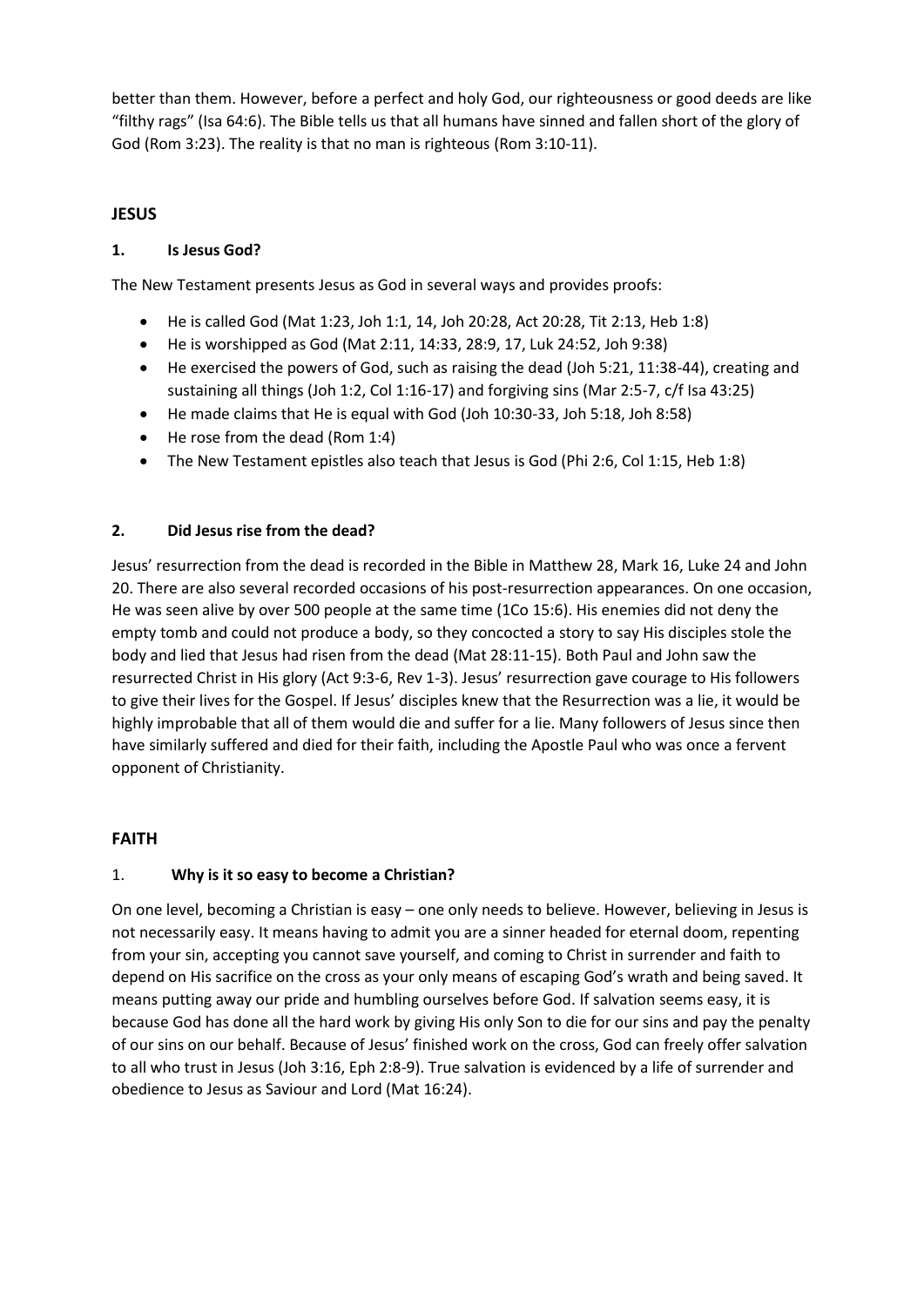### **2. Why can't I work for my salvation?**

The Bible tells us that we are spiritually dead (Eph 2:1). That means we have no power to do any good work that can earn us God's acceptance. The Bible also tells us that those who try to earn their own salvation by obeying God's Law are cursed because nobody is able to obey the whole Law perfectly at all times (Gal 3:10). James 2:10 tells us that if we break one commandment of the Law, we are guilty of breaking the Law as a whole. Because of this, the Bible tells us that "by the works of the law no human being will be justified in [God's] sight" (Rom 3:20a).

# 3. **Am I not a Christian if I am born into a Christian family?**

Nobody is a Christian simply because he is born into a Christian family. Faith is a matter of personal decision. Nobody can believe on your behalf. One becomes a Christian through personal repentance and faith in Jesus Christ: "But to all who did receive him, who believed in his name, he gave the right to become children of God, who were born, not of blood nor of the will of the flesh nor of the will of man, but of God" (Joh 1:12-13). Even if you are born into a Christian home, you still need to be "born again" spiritually (Joh 3:7) to enter the kingdom of God. That is why Jesus promises eternal life only to those who believe in Him (Joh 3:16).

# **4. Does one need to witness miraculous signs and wonders in order to believe?**

One does not need to witness signs, wonders, or miraculous acts in order to believe. (Luk 16:31, Joh 12:37). Romans 10:17 says, "So faith comes from hearing, and hearing through the word of Christ." As long as you can hear/read the word of Christ through the Bible, you can believe. If any sign is needed at all, Jesus said in Matthew 12:39-40 that the ultimate sign has already been given: 'But he answered them, "An evil and adulterous generation seeks for a sign, but no sign will be given to it except the sign of the prophet Jonah. For just as Jonah was three days and three nights in the belly of the great fish, so will the Son of Man be three days and three nights in the heart of the earth.' Christ's resurrection from the dead proves beyond doubt that he is who he claimed to be – the Son of God who came to save us from our sins.

# **5. Will I feel different if I have believed?**

Not everybody has an unusual emotional experience when he believes. While some believers experience feelings of joy and peace when they receive Christ, what the Bible emphasizes as proof of salvation is a change in the way you live. The Bible tells us that a true believer is given a new heart (Eze 36:26). He is now a new creation (2Co 5:17). He will therefore love God and keep His commandments (Joh 14:15, Psa 119:97), love fellow believers (1Jo 3:14) and love not the world (1Jo 2:15). This change may not be immediately apparent, nor does it mean that the new believer will love and obey God perfectly. What it does mean is a true believer will not fail to experience progressive change in his life as he grows in his faith and continues to follow Jesus.

# **6. Can I believe just before I die?**

One of the thieves crucified with Jesus put his faith in Jesus just before he died, and Jesus promised him that he would be in Paradise (Luk 23:43). While it is possible for someone to believe in Jesus just before dying and subsequently go to heaven, that belief must be a sincere faith and not a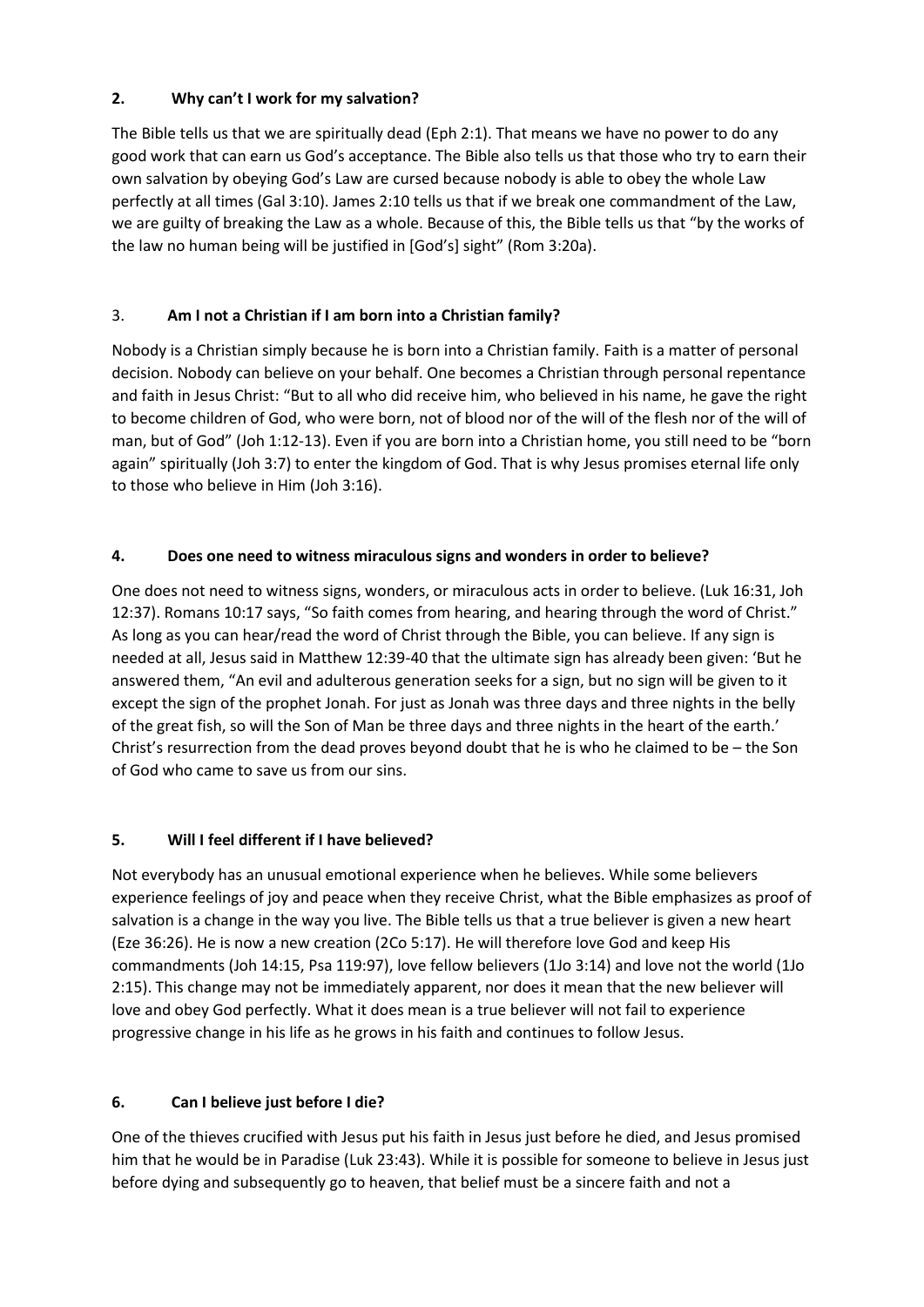presumptuous expectation. Someone who is truly convicted about his or her sins will not hesitate to repent and turn to Jesus for salvation upon hearing the Gospel. The danger of waiting till the last moment to believe is that it may be evidence of an unrepentant heart. Why wait till the last minute when you can do it today? You might change your mind or miss your chance later, and death can come swiftly and suddenly. Moreover, nobody knows when he or she will die. Hebrews 3:15 urges us, "Today, if you hear his voice, do not harden your hearts…" So heed God's call to believe today, because He says in 2 Corinthians 6:2, "Behold, now is the favourable time; behold, now is the day of salvation."

### **7. Is baptism required for salvation?**

No. The thief who was crucified beside Jesus was promised Paradise without water baptism (Luk 23:43). Salvation is by grace, received through faith, apart from works (which includes water baptism). See Eph 2:8-9, Joh 3:16, Tit 3:5.

# **TRUTH AND THE BIBLE**

#### **1. How do you know the Bible is true?**

The best way is for you to read the Bible for yourself (Joh 10:27). Besides that, there are many supporting evidences to prove that the Bible is true:

a) Fulfilled prophecies- Hundreds of prophecies have been fulfilled in the Bible. At least 300 are fulfilled in Christ at His first coming.

b) Endurance of the Bible - Despite being the most persecuted book in history and numerous attempts to destroy it, the Bible is preserved till today and is in fact the best-selling book in history.

c) Scientific Facts - Many of the principles of modern science were recorded as facts of nature in the Bible long before scientists discovered them. See references listed below.

d) Unity of the Bible - The Bible consists of 66 books (39 OT and 27 NT) written by around 40 different authors over the course of 1,500 years and on 3 different continents (Asia, Africa, and Europe). When considering the varying aspects of the Bible it is amazing to note that the Bible is truly consistent in content.

e) Historical facts - Many archaeological discoveries have confirmed the historical accuracy of the Bible. See references listed below

f) Changed Lives – Throughout history, people who have read and understood the Bible have experienced radical life-change. A prime example is the Apostle Paul who was a fervent persecutor of Christians. After his conversion, he became a tireless missionary for the Gospel, enduring tremendous persecution and was eventually martyred for his devotion to Christ.

For more detailed explanations, you may refer to the following websites:

http://www.bibleinfo.com/en/questions/is-bible-true

http://www.christiananswers.net/q-eden/edn-t003.html

https://answersingenesis.org/is-the-bible-true/seven-compelling-evidences-confirm-bible-is-true/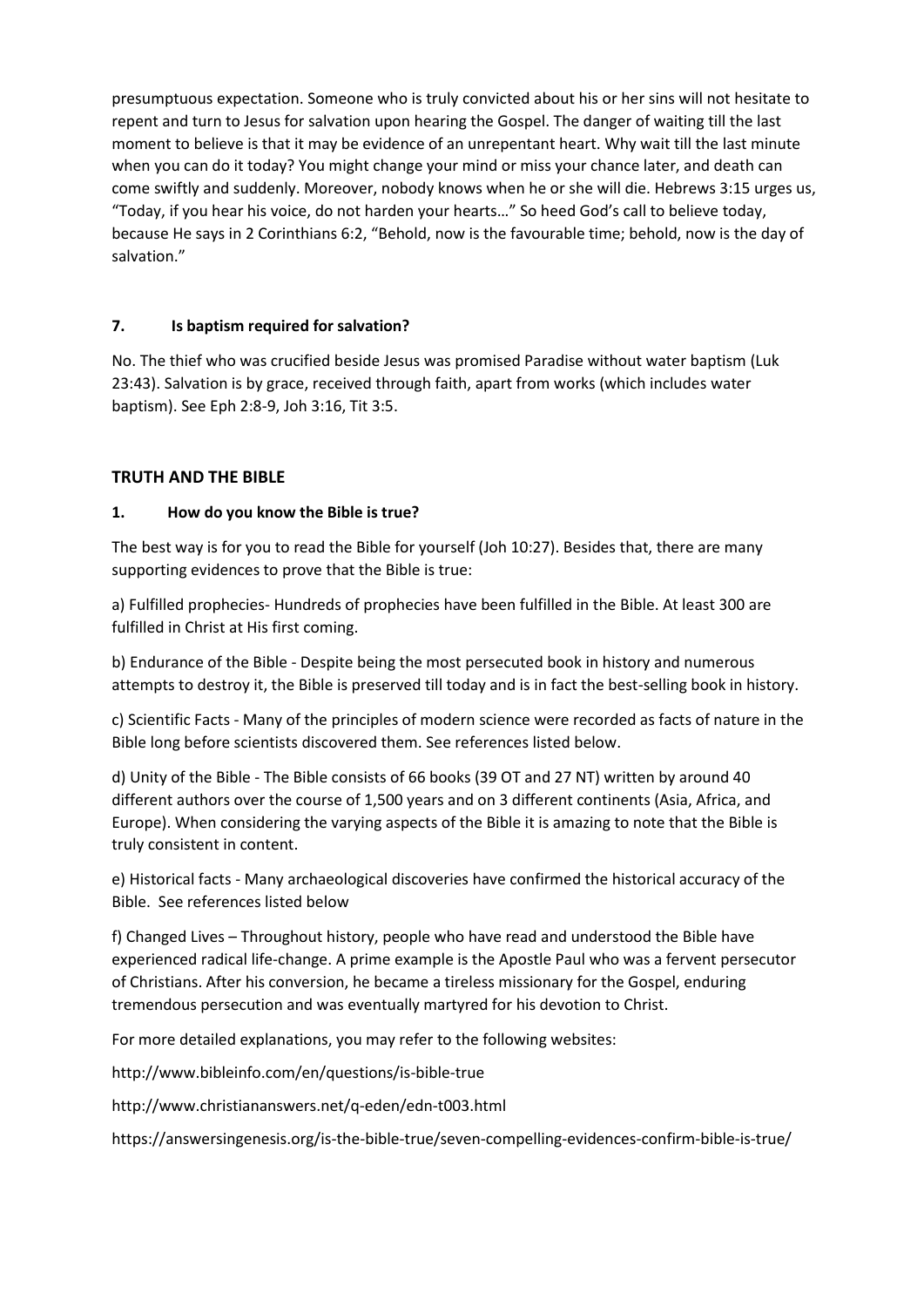# **2. How do you explain the contradictions of the Bible?**

It is easy to make the claim that the bible contains contradictions but it is not as easy to prove it. Many of these so-called contradictions stem from a superficial reading of the text. Under scrutiny we find the so-called contradictions are more apparent than actual. That is to say they are not contradictions at all. There are viable and intellectually plausible answers to every supposed Bible contradiction and error.

The Bible is a divine book originating from the divine mind of God. Naturally some parts will be difficult for a finite human mind to understand ("For as the heavens are higher than the earth, so are my ways higher than your ways and my thoughts than your thoughts" Isa 55:9). Rather than dismiss as contradictions the parts you don't understand, we encourage you to dig deeper to see how these apparent contradictions may be reconciled. God authored the Bible and His Word is truth (2Ti 3:16, Joh 17:17). He will not contradict Himself in His Word.

For detailed explanations of numerous examples, please refer to the following websites:

http://www.christiananswers.net/q-comfort/contradictions-bible.html

https://answersingenesis.org/contradictions-in-the-bible/

http://defendinginerrancy.com/bible-difficulties/

### **3. Is this world created or is this world a product of chance?**

The Bible declares God created the universe (Genesis 1:1). Psalm 19:1 and Romans 1:20 teach that the created universe bears witness to the glory, power and divinity of God on a daily basis.

#### **4. How old is the Earth?**

From the genealogical records of Jesus Christ in Luke, the estimated history of humanity spans about 6000 plus years. However, there are also arguments for the possibility of a much older earth. The Bible does not provide us with enough information to be dogmatic about the exact age of the Earth. Regardless, the world is not a product of chance but the design of the Creator God.

#### **5. Does the Bible speak about dinosaurs?**

The Bible does not deny the existence of dinosaurs, but it does seem to affirm their existence. The descriptions of the Behemoth and Leviathan in Job 40:15-24 and Job 41 seem to match the descriptions of huge creatures like dinosaurs.

For more information, please see below:

https://answersingenesis.org/dinosaurs/dinosaurs-and-the-bible/

http://www.bibleinfo.com/en/questions/are-dinosaurs-mentioned-bible

https://www.gotquestions.org/dinosaurs-Bible.html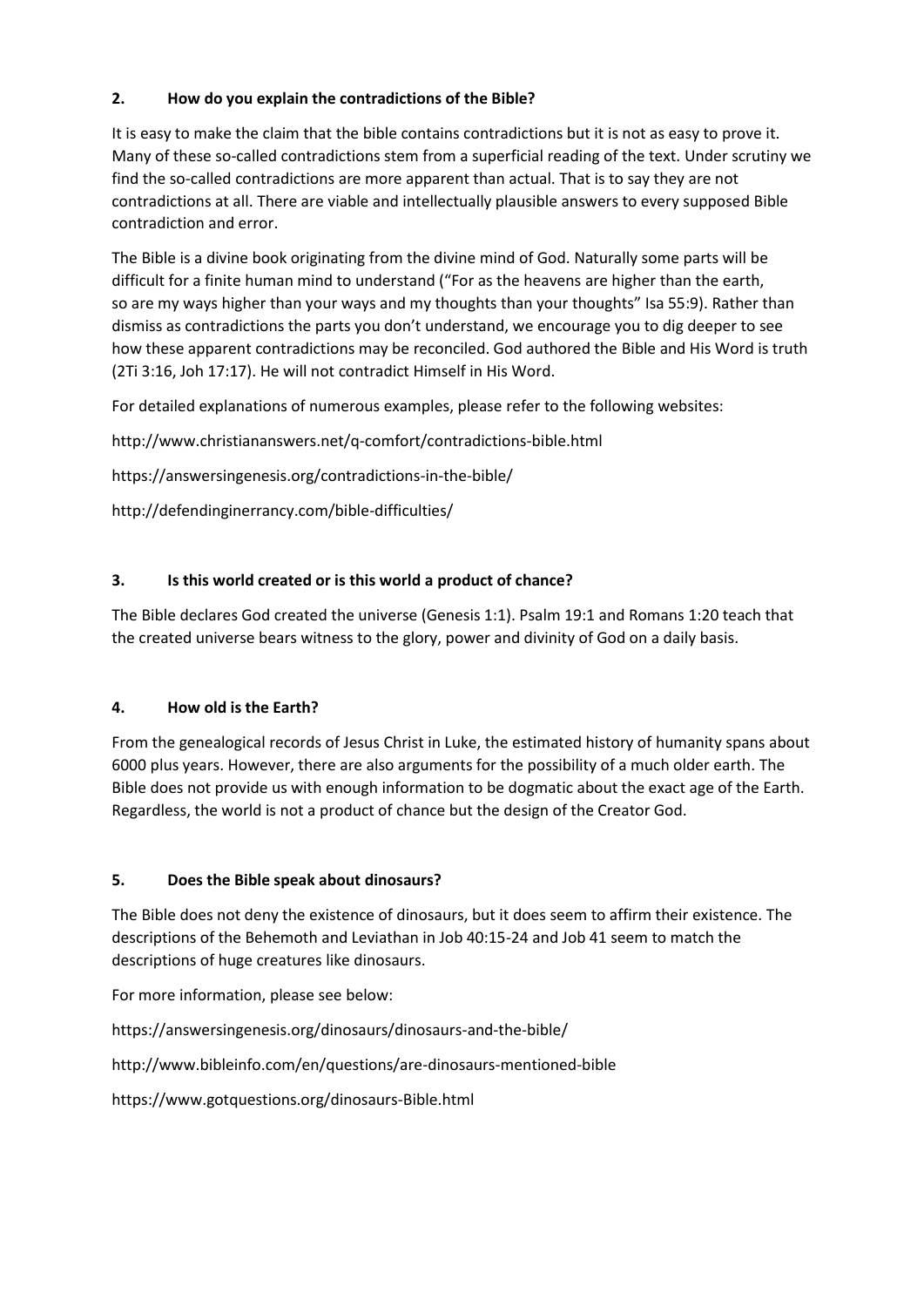### **6. Are there aliens out there in some other planets?**

The Scriptures do not directly address the question of alien beings. The Bible does not explicitly confirm or deny the existence of intelligent life from other planets. Although the subject is not addressed explicitly, the Bible implicitly teaches that the only things He created with intelligence are the angels, man, and animals.

http://christiananswers.net/q-eden/edn-c012.html https://answersingenesis.org/astronomy/alien-life/are-ets-ufos-real/ http://creation.com/did-god-create-life-on-other-planets

### **THE AFTERLIFE**

### **1. Is there really life after death?**

Yes, there is life after death because Jesus taught on Hell (Mar 9:43-49) and Heaven (Mat 7:21, Joh 14:1-6). Hebrews 9:27 clearly warns us, "And just as it is appointed for man to die once, and after that comes judgment". Those who have received the forgiveness of sins through faith in Christ will be with God forever in Heaven (Rev 20:6) and those who have not will be punished in Hell (Rev 21:8). Furthermore, Jesus affirmed that the repentant thief who was crucified with Him would be with Him "in Paradise" (Luk 23:43). There is no teaching in the Bible on annihilation, soul sleep, reincarnation, or any other possibilities after death.

### **2. What is so bad about Hell if all my loved ones and friends are there?**

The Bible presents a serious and sobering picture of Hell. Jesus taught that there will be weeping and gnashing of teeth (Mat 13:42), which indicates unbearable regret, sorrow and pain. He warned us that no loss and pain on earth can be compared to that which will take place in Hell (Mar 9:43-49). In this world we are never truly separated from God and His daily mercies (such as air, sunshine and rain; see Mat 5:45). The agonies of Hell – especially the separation from God and all that is good in Him – last forever. It is a destiny you and I should avoid at all cost!

#### **3. Where are my dead relatives today?**

Those who believe in Jesus are saved from their sins. They will be reconciled with God in Heaven and will not be punished in Hell (Rom 10:10). We grieve that those who do not believe are not saved. The church is therefore entrusted with an urgent and vital task to reach people with the precious gospel.

#### **THE CHRISTIAN LIFE**

#### **1. Why will a good God allow suffering in the world?**

God allows suffering in the world to bring about good to man and glory to Himself.

a) *God allows suffering*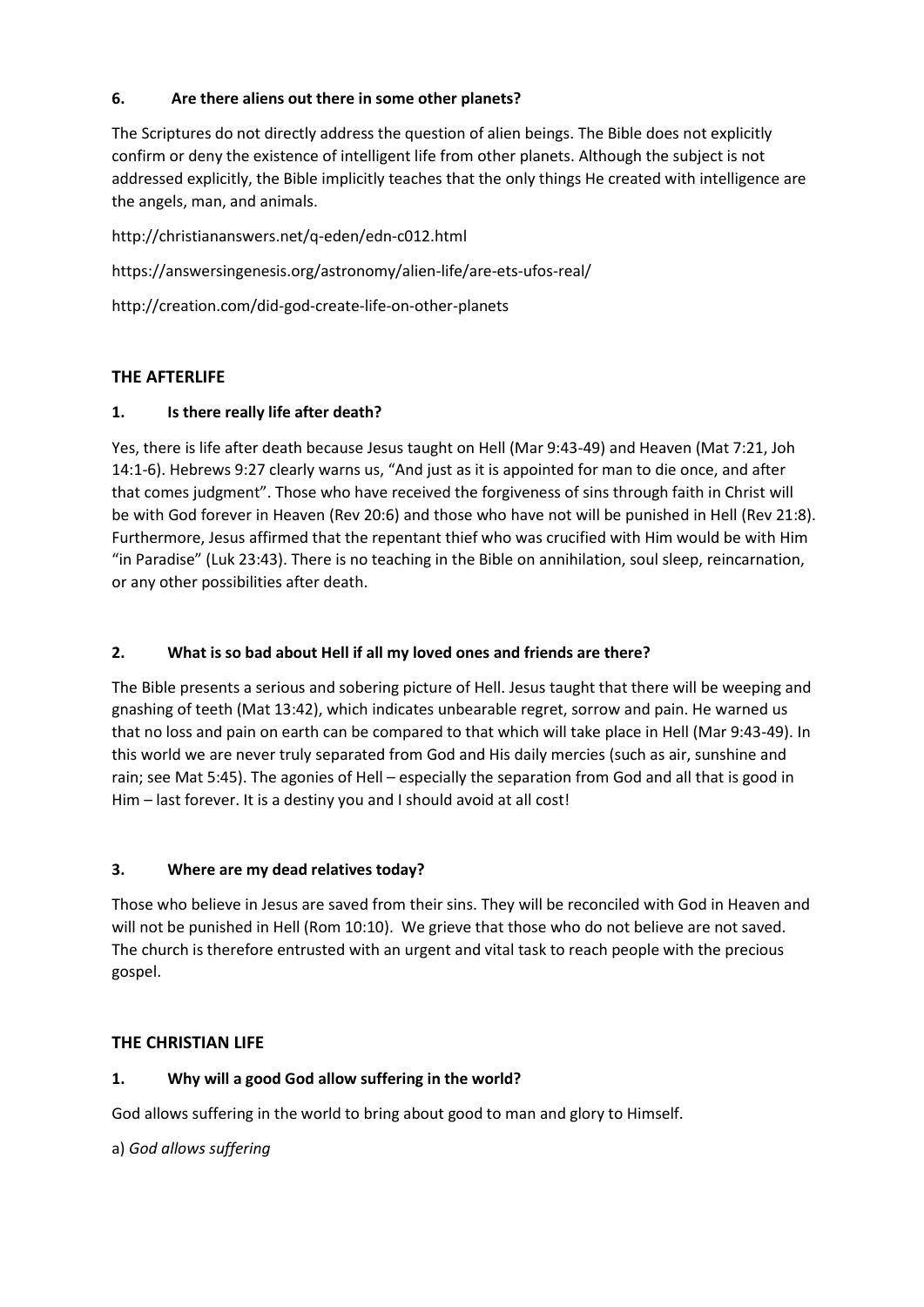God created the world without suffering. When He created the Earth, He declared everything to be good (Gen 1:31)! However, after man sinned, suffering, pain, and death entered into God's good creation. We refer to this as the Fall of man (Gen 3:16-24).

# b) *Suffering is meant to bring about good to man*

Suffering in this world reminds us of God's holy wrath against sin (Rom 1:18-20) and it creates a longing in man to be delivered from sins and its consequences (Rom 8:20-21). Suffering is thus used by God to remind us that the world in its current state is not what was originally meant to be and that the sin which causes all the suffering also resides in us. Suffering humbles us and reminds us that we need to be saved in order to be reconciled to the God who created us and wants the best for us. For the believers, suffering helps us grow (Jas 1:2-4), strengthens our hope (Rom 5:3-5), proves our faith (1 Pet 1:7), helps us to depend more on Christ (2Co 12:9), and equips us to comfort others (2Co 1:4-6).

# c) Suffering is meant to bring glory to God

When man turns to God in repentance, God is glorified when He saves man from sin and its consequences by His grace (Eph 1:3, 6-12). We see God's holiness, wrath, sovereignty, power and love in sending His Son to redeem man from sin. Jesus Himself suffered at the hands of His persecutors, but God used man's evil act to glorify Himself as Jesus' sacrifice on the cross provided atonement and salvation for all who believe in Him. Those redeemed by His grace will continue to glorify God and sing His praises through all eternity. For the believer, suffering brings glory to God when we rely on Him and when we maintain our trust in Him. God is glorified through our perseverance of faith and the grace we experience as He strengthens us in our trials.

# **2. Why will a good God send anyone to Hell?**

God is good, but this does not mean that He overlooks sin. He is holy and just and therefore must punish sin. His goodness is a holy goodness. All of us are sinners who rebelled against an infinitely holy and glorious God, and so we deserve eternal punishment in Hell. However, God is good, and He showed us His love by sending His Son to die for our sins (Rom 6:23). He now offers salvation to anyone who will repent and believe in Jesus. In summary, people are punished in Hell for their sins because they reject God, but God in His goodness offers salvation to those who believe in His Son. Rejecting God is effectively choosing to bear the consequences of our sin ourselves in Hell.

# **3. How can a good God let unreached people groups / unborn children / mentally handicapped go Hell?**

Everyone who does not know Christ, whether he lives in the city or in the jungle, is by nature a sinner (Rom 1:20-21). He may be aware of God's existence from observing nature (Rom 1:20-21), and even though he may not have a Bible or access to God's Law, his conscience nonetheless pronounces him guilty (Rom 2:14-15). Therefore every person is without excuse. He is a sinner who will be damned for His sins. That is why there must be urgency for the church to go into all the world with the Gospel of Jesus Christ.

Unborn children (or the severely mentally handicapped) may not necessarily be going to Hell. There are different biblical views held by different scholars. Some say these individuals will go to Heaven because they do not have the capacity to discern right from wrong and exercise faith, and God will